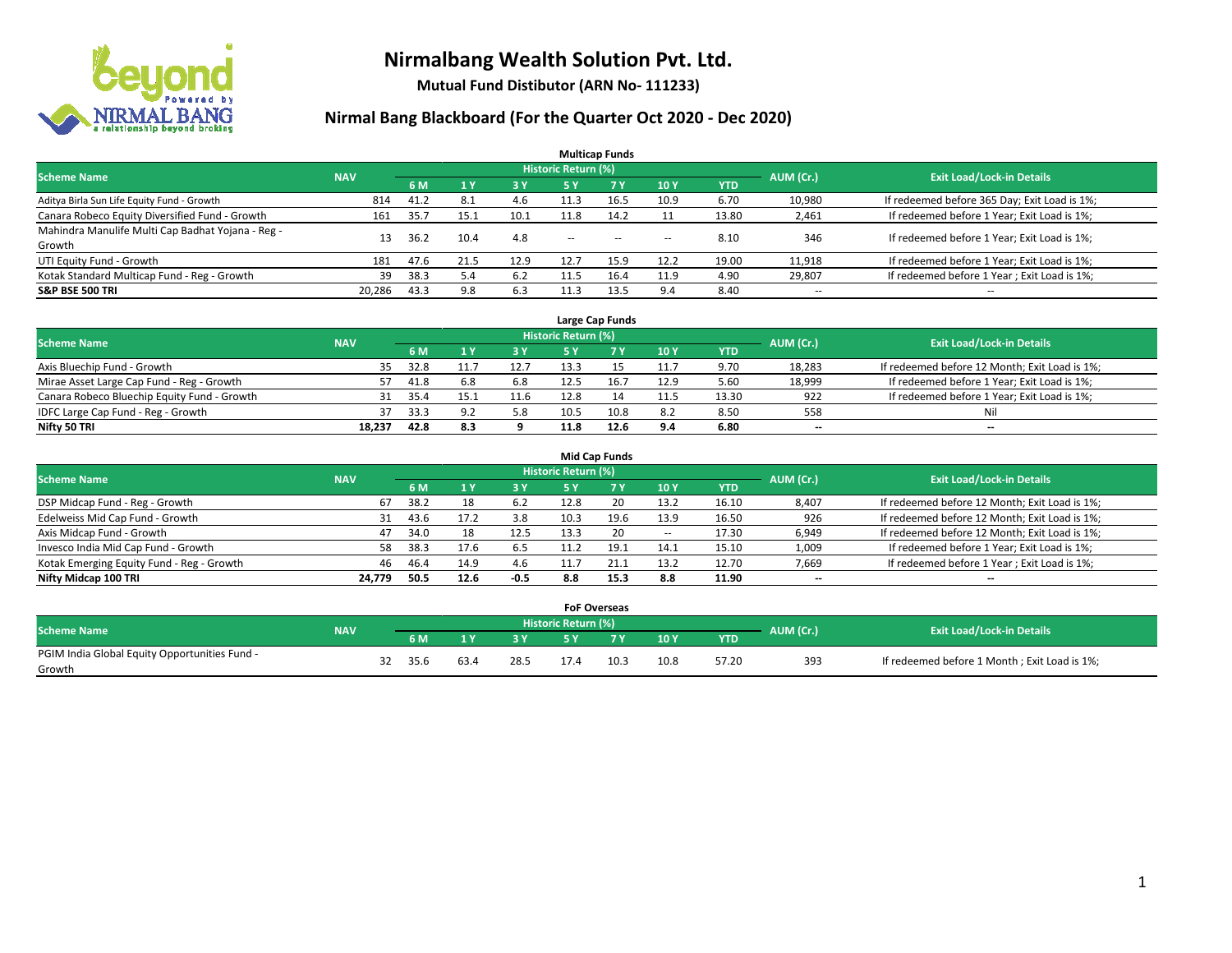

**Mutual Fund Distibutor (ARN No- 111233)**

|                                                  |            |      |                |     |                     | Large & Midcap |      |            |           |                                              |
|--------------------------------------------------|------------|------|----------------|-----|---------------------|----------------|------|------------|-----------|----------------------------------------------|
| <b>Scheme Name</b>                               | <b>NAV</b> |      |                |     | Historic Return (%) |                |      |            | AUM (Cr.) | <b>Exit Load/Lock-in Details</b>             |
|                                                  |            | 6 M  | 1 <sub>Y</sub> | 3 Y | 5 Y                 | 7Y             | 10Y  | <b>YTD</b> |           |                                              |
| Mirae Asset Emerging Bluechip Fund - Growth      | 65         | 45.3 | 15             | 8.9 | 16.1                | 24.5           | 19.1 | 13.30      | 11,929    | If redeemed before 1 Year; Exit Load is 1%;  |
| Canara Robeco Emerging Equities - Growth         | 112        | 40.7 | 17.1           | 6.5 | 12.6                | 23.4           | 16.8 | 15.60      | 6,126     | If redeemed before 1 Year; Exit Load is 1%;  |
| Principal Emerging Bluechip Fund - Growth        | 121        | 40.3 | 13.8           |     | 12.5                | 20.2           | 13.5 | 12.40      | 2,120     | If redeemed before 365 Day; Exit Load is 1%; |
| Invesco India Growth Opportunities Fund - Growth | 38         | 34.2 | 4.6            |     |                     | 14.6           | 10.8 | 4.20       | 3,018     | If redeemed before 1 Year; Exit Load is 1%;  |
| Sundaram Large and Mid Cap Fund - Reg - Growth   | 37         | 37.4 | $-0.3$         | 4.8 | 10.4                | 15.1           | 9.5  | $-0.20$    | 1,247     | If redeemed before 365 Day; Exit Load is 1%; |
| NIFTY Large Midcap 250 TRI                       | 8.224      | 45.3 | 12.3           | 5.4 | 11.6                | 15.7           | 10.5 | 10.90      | $- -$     | $\overline{\phantom{a}}$                     |

|                                                     |            |      |      |           |                     | <b>Focused Funds</b> |                          |            |           |                                               |
|-----------------------------------------------------|------------|------|------|-----------|---------------------|----------------------|--------------------------|------------|-----------|-----------------------------------------------|
| <b>Scheme Name</b>                                  | <b>NAV</b> |      |      |           | Historic Return (%) |                      |                          |            | AUM (Cr.) | <b>Exit Load/Lock-in Details</b>              |
|                                                     |            | 6 M  |      | <b>3Y</b> | 5 Y                 | <b>7Y</b>            | 10Y                      | <b>YTD</b> |           |                                               |
| Axis Focused 25 Fund - Growth                       | 34         | 40.1 | 12.1 | 10.5      | 14.8                |                      | $\overline{\phantom{a}}$ | 10.50      | 11,896    | If redeemed before 12 Month; Exit Load is 1%; |
| ICICI Prudential Focused Equity Fund - Ret - Growth | 33         | 27.9 |      | 4.6       | 8.6                 |                      | 8.4                      | 13.00      | 807       | If redeemed before 1 Year; Exit Load is 1%;   |
| SBI Focused Equity Fund - Growth                    | 164        | 32.4 |      | 8.4       |                     | 17.5                 | 14.5                     | 7.00       | 10,620    | If redeemed before 1 Year; Exit Load is 1%;   |
| <b>S&amp;P BSE 500 TRI</b>                          | 20.286     | 43.3 | 9.8  | 6.3       | 11.3                | 13.5                 | 9.4                      | 8.40       | $- -$     | $\overline{\phantom{a}}$                      |

|                                    |            |      |      |                     |      | <b>Small Cap Funds</b> |        |            |           |                                               |
|------------------------------------|------------|------|------|---------------------|------|------------------------|--------|------------|-----------|-----------------------------------------------|
| <b>Scheme Name</b>                 | <b>NAV</b> |      |      | Historic Return (%) |      |                        |        |            |           | <b>Exit Load/Lock-in Details</b>              |
|                                    |            | 6 M  |      | 3 Y                 |      |                        | 10Y    | <b>YTD</b> | AUM (Cr.) |                                               |
| Axis Small Cap Fund - Reg - Growth |            | 45.9 | 16.2 | 10.1                | 13.3 | $\sim$                 | $\sim$ | 14.30      | 2,984     | If redeemed before 12 Month; Exit Load is 1%; |
| DSP Small Cap Fund - Reg - Growth  | 65         | 57.5 | 24.7 | 0.0                 |      |                        | 13.8   | 21.30      | 5,323     | If redeemed before 12 Month; Exit Load is 1%; |
| SBI Small Cap Fund - Growth        | 65         | 52.0 |      | 4.8                 | 14.7 | 25. <sup>o</sup>       | 18.1   | 21.00      | 5,424     | If redeemed before 1 Year; Exit Load is 1%;   |
| Nifty Smallcap 100 TRI             | 7.673      | 61.3 | 9.3  |                     |      | 11.2                   |        | 7.10       | $-$       | $\overline{\phantom{a}}$                      |

| ELSS Schemes (Tax Saving u/s 80-C)                                                                              |       |      |      |      |               |             |                          |            |        |                          |  |  |  |  |
|-----------------------------------------------------------------------------------------------------------------|-------|------|------|------|---------------|-------------|--------------------------|------------|--------|--------------------------|--|--|--|--|
| <b>Historic Return (%)</b><br><b>Exit Load/Lock-in Details</b><br><b>Scheme Name</b><br>AUM (Cr.)<br><b>NAV</b> |       |      |      |      |               |             |                          |            |        |                          |  |  |  |  |
|                                                                                                                 |       | 6 M  | /1 Y | 3 Y  | <b>5Y</b>     | <b>77 Y</b> | 10Y                      | <b>YTD</b> |        |                          |  |  |  |  |
| Aditya Birla Sun Life Tax Relief 96 - Growth                                                                    | 34    | 30.9 | 6.6  | 3.5  | 10.1          | 15.9        | 10.7                     | 5.80       | 11,158 | Nil                      |  |  |  |  |
| Axis Long Term Equity Fund - Growth                                                                             | 54    | 36.6 | 12.3 | 10.7 | 12.5          | 18.7        | 15.5                     | 10.30      | 22,632 | Nil                      |  |  |  |  |
| Canara Robeco Equity Tax Saver Fund - Growth                                                                    | 79    | 37.1 | 16.6 | 11.2 | 11.9          | 14.9        | 11.3                     | 15.60      | 1,216  | Nil                      |  |  |  |  |
| Invesco India Tax Plan - Growth                                                                                 | 59    | 36.4 | 10   | 6.9  |               | 16.3        | 12.2                     | 9.10       | 1,154  | Nil                      |  |  |  |  |
| Mirae Asset Tax Saver Fund - Reg - Growth                                                                       | 21    | 48.8 | 13.8 | 9.3  | $\sim$ $\sim$ | $\sim$      | $\overline{\phantom{a}}$ | 12.70      | 4,463  | Nil                      |  |  |  |  |
| S&P BSE 200 TRI                                                                                                 | 6.571 | 42.5 | 9.5  | 7.4  | 11.6          | 13.5        | 9.6                      | 8.10       | $- -$  | $\overline{\phantom{a}}$ |  |  |  |  |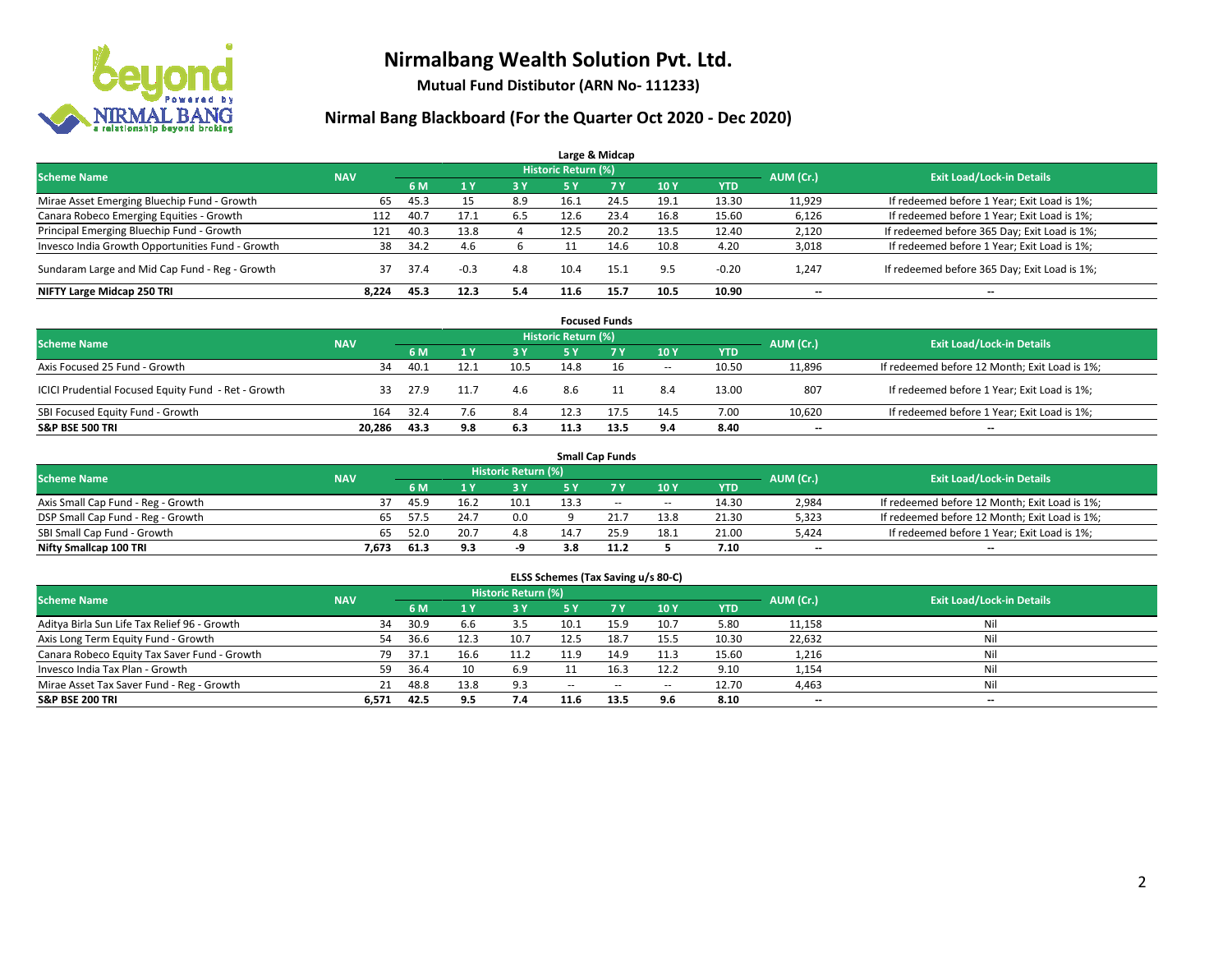

**Mutual Fund Distibutor (ARN No- 111233)**

| <b>Solution Oriented</b>                                  |            |      |      |                            |      |      |        |            |           |                                                                                                                                                           |  |  |  |
|-----------------------------------------------------------|------------|------|------|----------------------------|------|------|--------|------------|-----------|-----------------------------------------------------------------------------------------------------------------------------------------------------------|--|--|--|
| <b>Scheme Name</b>                                        | <b>NAV</b> |      |      | <b>Historic Return (%)</b> |      |      |        |            | AUM (Cr.) | <b>Exit Load/Lock-in Details</b>                                                                                                                          |  |  |  |
|                                                           |            | 6 M  | 1 Y  | 3 Y                        | 5 Y  | 7Y   | 10Y    | <b>YTD</b> |           |                                                                                                                                                           |  |  |  |
| <b>HDFC Childrens Gift Fund</b>                           | 138        | 35.0 | 11.3 | 6.4                        | 10.9 | 14.3 | 12.5   | 10.70      | 3.451     | If redeemed before 1 Year; Exit Load is 3%; If redeemed bet. 1 Year<br>to 2 Year; Exit Load is 2%; If redeemed bet. 2 Year to 3 Year; Exit<br>Load is 1%; |  |  |  |
| Tata Retirement Savings Fund - Moderate Plan - Reg        | 34         | 27.4 | 8.2  | 5.4                        | 11.1 | 16.2 | $\sim$ | 7.60       | 1,189     | If redeemed before 61 Month; Exit Load is 1%;                                                                                                             |  |  |  |
| Tata Retirement Savings Fund - Progressive Plan -<br>Reg  | 33         | 31.2 | 6.8  | 5.3                        | 12   | 15.9 | $\sim$ | 6.10       | 829       | If redeemed before 61 Month; Exit Load is 1%;                                                                                                             |  |  |  |
| Tata Retirement Savings Fund - Reg - Conservative<br>Plan | 23         | 11.2 | q    | 6.2                        | 8.6  | 10.1 | $\sim$ | 9.00       | 152       | If redeemed before 61 Month: Exit Load is 1%:                                                                                                             |  |  |  |
| <b>S&amp;P BSE 200 TRI</b>                                | 6,571      | 42.5 | 9.5  | 7.4                        | 11.6 | 13.5 | 9.6    | 8.10       | --        | --                                                                                                                                                        |  |  |  |

| <b>Index Fund</b>                                  |            |                                  |     |     |      |      |     |            |       |                                               |  |  |  |
|----------------------------------------------------|------------|----------------------------------|-----|-----|------|------|-----|------------|-------|-----------------------------------------------|--|--|--|
| <b>Scheme Name</b>                                 | AUM (Cr.)  | <b>Exit Load/Lock-in Details</b> |     |     |      |      |     |            |       |                                               |  |  |  |
|                                                    | <b>NAV</b> | 6 M                              |     | 3 Y | 5 Y  | 7Y   | 10Y | <b>YTD</b> |       |                                               |  |  |  |
| HDFC Index Fund-NIFTY 50 Plan                      | 118        | 42.4                             |     | 8.4 |      |      | 8.7 | 5.90       | 1,976 | If redeemed before 3 Day; Exit Load is 0.25%; |  |  |  |
| ICICI Prudential Nifty Next 50 Index Fund - Growth |            | 29.9<br>26                       |     | 0.1 | Q 1  | 13.7 |     | 5.30       | 825   | Nil                                           |  |  |  |
| UTI Nifty Index Fund - Growth                      |            | 42.7<br>85                       |     | 8.6 |      |      | 8.7 | 6.20       | 2,853 | Nil                                           |  |  |  |
| Nifty 50 TRI                                       | 18,237     | 42.8                             | 8.3 |     | 11.8 | 12.6 | 9.4 | 6.80       | $-$   | $\overline{\phantom{a}}$                      |  |  |  |

|                                       |            |      |     |                     |      | <b>Contra/Value Fund</b> |      |       |           |                                             |
|---------------------------------------|------------|------|-----|---------------------|------|--------------------------|------|-------|-----------|---------------------------------------------|
| <b>Scheme Name</b>                    | <b>NAV</b> |      |     | Historic Return (%) |      |                          |      |       | AUM (Cr.) | <b>Exit Load/Lock-in Details</b>            |
|                                       |            | 6 M  |     | 3 Y                 |      |                          | 10Y  | YTD   |           |                                             |
| Invesco India Contra Fund - Growth    | 55         | 38.5 |     |                     | 12.6 | 18.5                     | 12.5 | 11.80 | 5,027     | If redeemed before 1 Year; Exit Load is 1%; |
| UTI Value Opportunities Fund - Growth |            | 40.7 |     |                     |      |                          | 9.7  | 10.00 | 4,427     | If redeemed before 1 Year; Exit Load is 1%; |
| <b>S&amp;P BSE 500 TRI</b>            | 20.286     | 43.3 | 9.8 | 6.3                 |      | 13.'                     | 9.4  | 8.40  | $-$       | $- -$                                       |

|                                                                           |            |      |                         |                     |      | Sector/Thematic |      |            |           |                                               |
|---------------------------------------------------------------------------|------------|------|-------------------------|---------------------|------|-----------------|------|------------|-----------|-----------------------------------------------|
| <b>Scheme Name</b>                                                        | <b>NAV</b> |      |                         | Historic Return (%) |      |                 |      |            | AUM (Cr.) | <b>Exit Load/Lock-in Details</b>              |
|                                                                           |            | 6 M  | $\mathbf{1} \mathbf{y}$ | <b>3Y</b>           | 5 Y  | 7 Y             | 10Y  | <b>YTD</b> |           |                                               |
| Canara Robeco Consumer Trends Fund - Reg -<br>Growth                      | 47         | 33.2 | 9.8                     | 9.6                 | 13.5 | 17.2            | 12.5 | 10.00      | 422       | If redeemed before 1 Year; Exit Load is 1%;   |
| Mirae Asset Great Consumer Fund - Growth                                  | 38         | 34.0 |                         | 6.2                 | 11.9 | 15              | --   | 3.30       | 987       | If redeemed before 1 Year; Exit Load is 1%;   |
| ICICI Prudential Technology Fund - Growth                                 | 86         | 74.0 | 49.3                    | 25.4                | 16.1 | 16.8            | 16.9 | 48.60      | 832       | If redeemed before 15 Day; Exit Load is 1%;   |
| Nippon India Pharma Fund - Growth                                         | 229        | 25.5 | 50.8                    | 19.1                | 9.3  | 16.7            | 15   | 50.30      | 3,900     | If redeemed before 1 Month; Exit Load is 1%;  |
| BNP Paribas India Consumption Fund - Reg - Growth                         | 14         | 28.1 | 12.2                    | $\sim$              | --   | --              | --   | 9.80       | 555       | If redeemed before 12 Month; Exit Load is 1%; |
| ICICI Prudential Banking and Financial Services Fund -<br>Retail - Growth | 61         | 52.7 | $-10.5$                 | $-0.4$              | 11.4 | 16.3            | 11.7 | $-12.90$   | 2,792     | If redeemed before 15 Day; Exit Load is 1%;   |
| <b>S&amp;P BSE 500 TRI</b>                                                | 20.286     | 43.3 | 9.8                     | 6.3                 | 11.3 | 13.5            | 9.4  | 8.40       | --        | --                                            |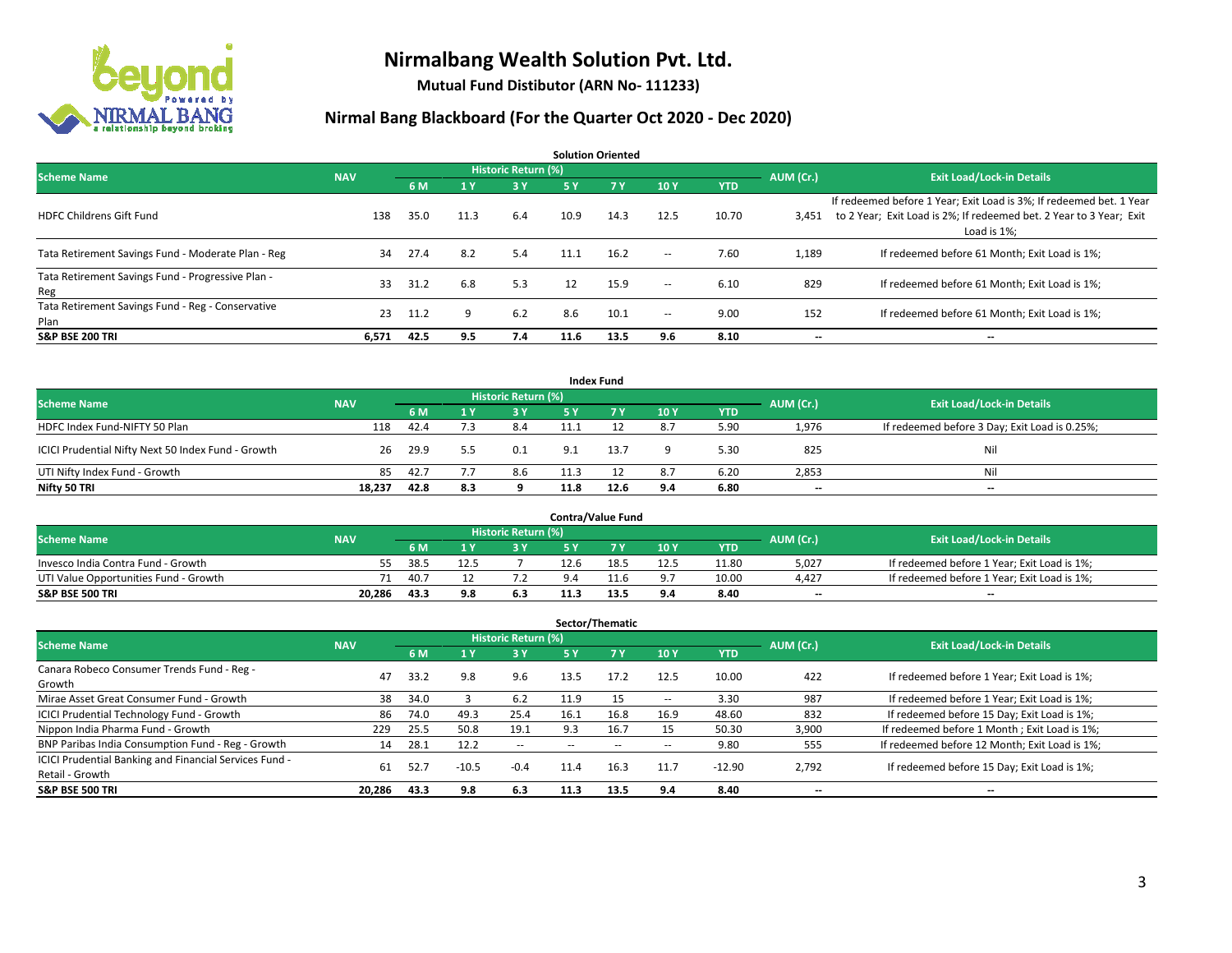

**Mutual Fund Distibutor (ARN No- 111233)**

|                                                            |            |      |      |                            | <b>Dynamic Asset Allocation Funds</b> |                          |        |            |           |                                               |
|------------------------------------------------------------|------------|------|------|----------------------------|---------------------------------------|--------------------------|--------|------------|-----------|-----------------------------------------------|
| <b>Scheme Name</b>                                         | <b>NAV</b> |      |      | <b>Historic Return (%)</b> |                                       |                          |        |            | AUM (Cr.) | <b>Exit Load/Lock-in Details</b>              |
|                                                            |            | 6 M  |      | 73 Y.                      | <b>5Y</b>                             | <b>7Y</b>                | 10Y    | <b>YTD</b> |           |                                               |
| ICICI Prudential Balanced Advantage Fund - Reg -<br>Growth | 41         | 27.0 | 8.4  | 7.3                        | 9.3                                   | 12                       | 11.3   | 7.00       | 26,123    | If redeemed before 1 Year; Exit Load is 1%;   |
| Nippon India Balanced Advantage Fund - Growth              | 99         | 22.4 | 5.7  | 5.4                        | 8.9                                   | 12.2                     | Q      | 5.00       | 2.779     | If redeemed before 12 Month; Exit Load is 1%; |
| Edelweiss Balanced Advantage Fund - Growth                 | 28         | 23.4 | 15.1 | 8.8                        | 9.2                                   | 11.3                     | 9.3    | 15.20      | 1,692     | If redeemed before 365 Day; Exit Load is 1%;  |
| Kotak Balanced Advantage Fund - Reg - Growth               | 12         | 26.4 | 10.1 | $\sim$                     | --                                    | $\overline{\phantom{a}}$ | $\sim$ | 9.10       | 4,784     | If redeemed before 1 Year; Exit Load is 1%;   |
| NIFTY 50 Hybrid Composite Debt 65:35 Index                 | 11.666     | 28.7 | 11.5 | 9.9                        | 11.3                                  | 12                       | 9.7    | 10.40      | --        | $\overline{\phantom{a}}$                      |

| <b>Hybrid Aggressive</b>                        |            |      |      |                            |      |      |        |            |           |                                               |  |  |  |
|-------------------------------------------------|------------|------|------|----------------------------|------|------|--------|------------|-----------|-----------------------------------------------|--|--|--|
| <b>Scheme Name</b>                              | <b>NAV</b> |      |      | <b>Historic Return (%)</b> |      |      |        |            | AUM (Cr.) | <b>Exit Load/Lock-in Details</b>              |  |  |  |
|                                                 |            | 6 M  |      | 3 Y                        |      |      | 10Y    | <b>YTD</b> |           |                                               |  |  |  |
| Canara Robeco Equity Hybrid Fund - Growth       | 190        | 26.9 | 14.3 | 9.4                        | 10.8 |      | 11.8   | 13.00      | 3,564     | If redeemed before 1 Year; Exit Load is 1%;   |  |  |  |
| SBI Equity Hybrid Fund - Growth                 | 153        | 25.8 |      | 6.8                        | 9.8  | 14.3 | 11.1   | 5.30       | 31,773    | If redeemed before 12 Month; Exit Load is 1%; |  |  |  |
| Mirae Asset Hybrid - Equity Fund - Reg - Growth |            | 29.9 | 8.2  |                            |      | $-$  | $\sim$ | 6.90       | 3,824     | If redeemed before 1 Year; Exit Load is 1%;   |  |  |  |
| ICICI Prudential Equity & Debt Fund - Growth    | 138        | 21.0 | 0.1  | 2.4                        | 8.5  | ۔2.8 | 11.4   | -1.60      | 15.479    | If redeemed before 1 Year; Exit Load is 1%;   |  |  |  |
| NIFTY 50 Hybrid Composite Debt 65:35 Index      | 11.666     | 28.7 | 11.5 | 9.9                        | 11.3 |      | 9.7    | 10.40      | $- -$     | $\overline{\phantom{a}}$                      |  |  |  |

|                                         |            |    |                          |      |                     |      | Gold |                          |            |                          |                                                                  |
|-----------------------------------------|------------|----|--------------------------|------|---------------------|------|------|--------------------------|------------|--------------------------|------------------------------------------------------------------|
| <b>Scheme Name</b>                      | <b>NAV</b> |    |                          |      | Historic Return (%) |      |      |                          |            | AUM (Cr.)                | <b>Exit Load/Lock-in Details</b>                                 |
|                                         |            |    | 6 M                      |      | 3V                  | 5 Y  |      | 10Y                      | <b>YTD</b> |                          |                                                                  |
| HDFC Gold Fund - Growth                 |            | 16 | 5.0                      | 29.9 | 17.7                |      | 5.8  | $\overline{\phantom{a}}$ | 27.90      | 992                      | If redeemed before 6 Months; Exit Load is 2%; If redeemed bet. 6 |
|                                         |            |    |                          |      |                     |      |      |                          |            |                          | Months to 12 Months; Exit Load is 1%;                            |
| Kotak Gold Fund - Reg - Growth          |            |    | 4.4                      | 29.5 | 18.4                | 13.2 | 5.8  | $\overline{\phantom{a}}$ | 26.60      | 770                      | If redeemed before 1 Year; Exit Load is 1%;                      |
| Nippon India Gold Savings Fund - Growth |            | 21 | 4.4                      | 29   | 17.4                | 12.9 | 5.6  | $\!-$                    | 26.90      | 1,311                    | If redeemed before 15 Day; Exit Load is 1%;                      |
| <b>Prices of Gold</b>                   | 50.199     |    | $\overline{\phantom{a}}$ | 31   | 19.2                | 14.5 |      | 9.6                      | 28.50      | $\overline{\phantom{a}}$ | $\overline{\phantom{a}}$                                         |

| <b>Arbitrage Fund</b>                      |            |     |      |     |                     |  |     |        |            |           |                                                 |  |  |
|--------------------------------------------|------------|-----|------|-----|---------------------|--|-----|--------|------------|-----------|-------------------------------------------------|--|--|
| <b>Scheme Name</b>                         | <b>NAV</b> |     |      |     | Historic Return (%) |  |     |        |            | AUM (Cr.) | <b>Exit Load/Lock-in Details</b>                |  |  |
|                                            |            |     | 4 M  | 3 M | 6 M                 |  |     | ЗY     | <b>YTD</b> |           |                                                 |  |  |
| IDFC Arbitrage Fund - Reg - Growth         |            | 25. | 3.4  |     | 2.8                 |  |     |        | 3.90       | 7,098     | If redeemed before 1 Month; Exit Load is 0.25%; |  |  |
| Kotak Equity Arbitrage Fund - Reg - Growth |            | 29  | -3.7 | 3.6 | 3.1                 |  |     |        | 4.40       | 15,289    | If redeemed before 30 Day; Exit Load is 0.25%;  |  |  |
| Tata Arbitrage Fund - Reg - Growth         |            |     | 4.0  | 3.9 | 3.5                 |  | $-$ | $\sim$ | 5.10       | 2,381     | If redeemed before 30 Day; Exit Load is 0.25%;  |  |  |
| Nippon India Arbitrage Fund - Growth       |            |     |      |     |                     |  |     | 5.8    | 4.40       | 7.950     | If redeemed before 1 Month; Exit Load is 0.25%; |  |  |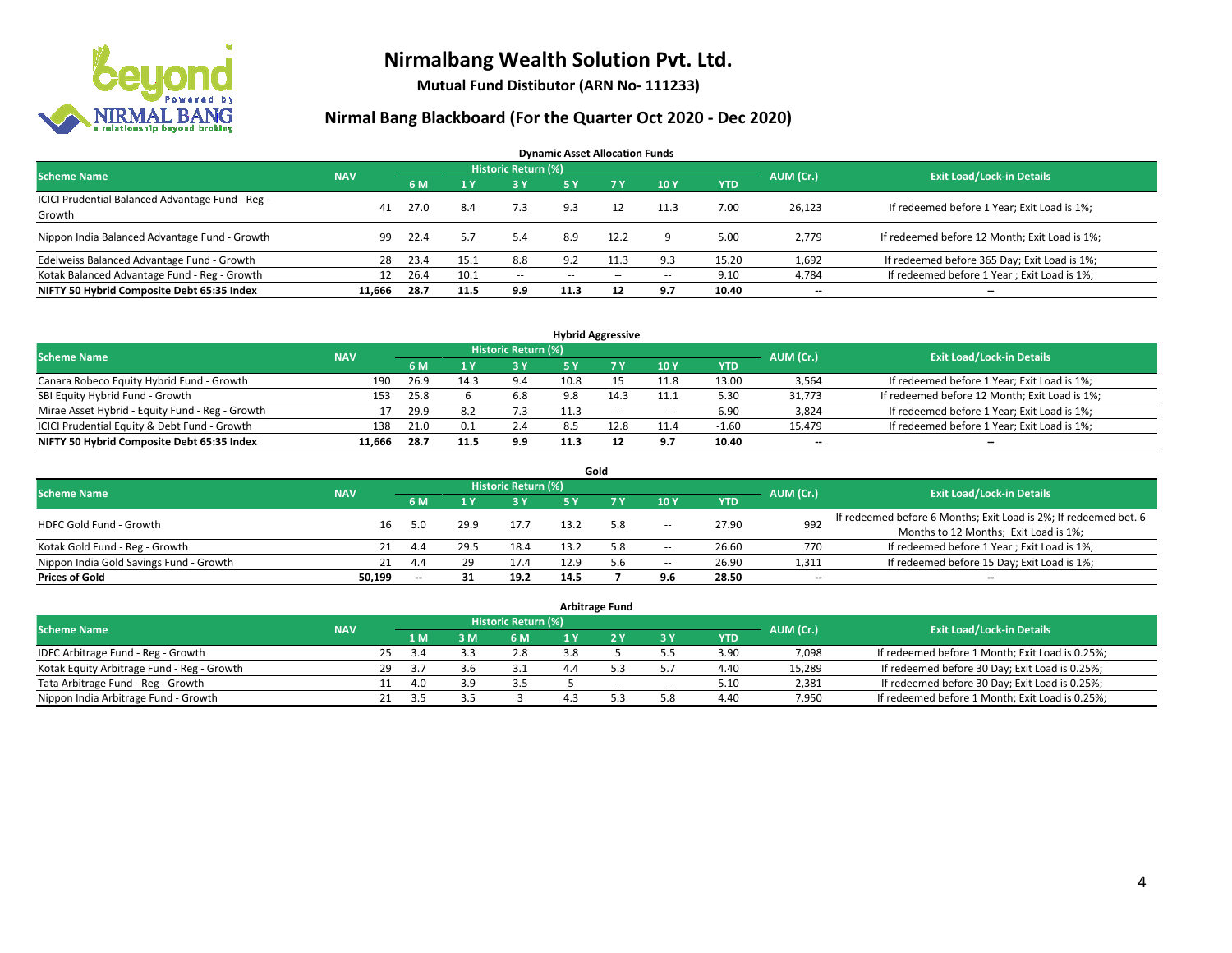

**Mutual Fund Distibutor (ARN No- 111233)**

|                                                |                          |     |     |                            |     | <b>Overnight Fund</b> |            |                          |           |                                  |
|------------------------------------------------|--------------------------|-----|-----|----------------------------|-----|-----------------------|------------|--------------------------|-----------|----------------------------------|
| <b>Scheme Name</b>                             | <b>NAV</b>               |     |     | <b>Historic Return (%)</b> |     |                       | <b>YTM</b> | Avg                      | AUM (Cr.) | <b>Exit Load/Lock-in Details</b> |
|                                                |                          | 1W  | 2 W | l M                        | 3 M | $\sqrt{1}$ Y          |            | <b>Maturity</b>          |           |                                  |
| IDFC Overnight Fund - Reg - Growth             | 1.084                    | 2.5 | 2.6 | 2.7                        | 2.9 | 3.4                   | 3.07       | 0.01                     | 2,819     | Nil                              |
| Tata Overnight Fund - Reg - Growth             | 1,072                    | 2.5 | 2.6 | 2.8                        | 2.9 | 3.5                   | 3.11       | 0.01                     | 1,536     | Nil                              |
| SBI Overnight Fund - Growth                    | 3,285                    | 2.5 | 2.b | 2.7                        | 2.9 |                       | 3.07       | 0.00                     | 11,580    | Nil                              |
| ICICI Prudential Overnight Fund - Reg - Growth | 110                      | 2.5 | 2.b | 2.7                        | 2.9 | 3.5                   | 3.07671    | 0.01                     | 9,208     | Nil                              |
| Nippon India Overnight Fund - Reg - Growth     | 109                      | 2.6 |     | 2.8                        | 2.9 |                       | 3.08       | 0.01                     | 3,926     | Nil                              |
| <b>CRISIL Liquid Fund Index</b>                | $\overline{\phantom{a}}$ | 3.8 | 3.8 | 3.7                        | 3.8 | 4.9                   | --         | $\overline{\phantom{a}}$ | $- -$     | $-$                              |

| <b>Liauid Funds</b>                              |            |     |            |                     |     |     |                          |                          |           |                                  |  |  |  |
|--------------------------------------------------|------------|-----|------------|---------------------|-----|-----|--------------------------|--------------------------|-----------|----------------------------------|--|--|--|
| <b>Scheme Name</b>                               | <b>NAV</b> |     |            | Historic Return (%) |     |     | <b>YTM</b>               | Avg                      | AUM (Cr.) | <b>Exit Load/Lock-in Details</b> |  |  |  |
|                                                  |            | 1 W | <b>2 W</b> | 1 M                 | зM  |     |                          | <b>Maturity</b>          |           |                                  |  |  |  |
| Aditya Birla Sun Life Liquid Fund - Reg - Growth | 326        | 35  |            |                     |     | 4 h | 3.37                     | 0.09                     | 34,021    | *Ref Footnote                    |  |  |  |
| ICICI Prudential Liquid Fund - Reg - Growth      | 300        | 3.5 |            | 3.2                 |     |     | 3.3                      | 0.09                     | 40,247    | *Ref Footnote                    |  |  |  |
| Kotak Liquid Fund - Reg - Growth                 | 4,097      | 3.3 |            |                     |     | 4.4 | 3.24                     | 0.11                     | 28,419    | *Ref Footnote                    |  |  |  |
| Nippon India Liquid Fund - Growth                | 4,944      | 35  |            |                     |     |     | 3.24                     | 0.10                     | 26,077    | *Ref Footnote                    |  |  |  |
| Mahindra Manulife Liquid Fund - Reg - Growth     | 1.315      | 3.3 |            | 3.2                 |     |     | 3.39                     | 0.09                     | 2,010     | *Ref Footnote                    |  |  |  |
| <b>CRISIL Liquid Fund Index</b>                  | $- -$      | 3.8 | 3.8        | 3.7                 | 3.8 | 4.9 | $\overline{\phantom{a}}$ | $\overline{\phantom{a}}$ | $- -$     | $- -$                            |  |  |  |

|                                                   |            |     |     |                            |     | <b>Ultra Short Fund</b> |                          |                          |           |                                  |
|---------------------------------------------------|------------|-----|-----|----------------------------|-----|-------------------------|--------------------------|--------------------------|-----------|----------------------------------|
| <b>Scheme Name</b>                                | <b>NAV</b> |     |     | <b>Historic Return (%)</b> |     |                         | <b>YTM</b>               | Avg                      | AUM (Cr.) | <b>Exit Load/Lock-in Details</b> |
|                                                   |            | 1 M | 3 M | 6 M                        | 1 Y | $\overline{3}$ Y        |                          | <b>Maturity</b>          |           |                                  |
| HDFC Ultra Short Term Fund - Reg - Growth         | 12         | 4.6 | 4.9 | 6.3                        | 6.6 | $- -$                   | 3.93                     | 0.47                     | 15,216    | Nil                              |
| ICICI Prudential Ultra Short Term Fund - Growth   | 21         | 5.2 |     | 7.4                        | 6.9 |                         | 4.85                     | 0.48                     | 8,266     | Nil                              |
| Axis Ultra Short Term Fund - Reg - Growth         | 12         | 4.3 | 4.4 | 5.2                        | 5.5 | $- -$                   | 4.14                     | 0.48                     | 4,207     | Ni                               |
| Aditya Birla Sun Life Savings Fund - Reg - Growth | 417        | 5.3 |     | 7.5                        |     |                         | 4.08                     | 0.54                     | 16,215    | Nil                              |
| <b>NIFTY Ultra Short Duration Debt Index</b>      | 4.205      | 4.3 | 4.1 | 4.8                        | 5.8 | 7.2                     | $\overline{\phantom{a}}$ | $\overline{\phantom{a}}$ | $- -$     | $-$                              |

| <b>Money Market Fund</b>                                   |            |                |     |                            |     |       |            |                          |           |                                               |  |  |  |  |
|------------------------------------------------------------|------------|----------------|-----|----------------------------|-----|-------|------------|--------------------------|-----------|-----------------------------------------------|--|--|--|--|
| <b>Scheme Name</b>                                         | <b>NAV</b> |                |     | <b>Historic Return (%)</b> |     |       | <b>YTM</b> | Avg                      | AUM (Cr.) | <b>Exit Load/Lock-in Details</b>              |  |  |  |  |
|                                                            |            | 1 <sub>M</sub> | 3M  | 6 M                        |     | $-3V$ |            | <b>Maturity</b>          |           |                                               |  |  |  |  |
| Aditya Birla Sun Life Money Manager Fund - Reg -<br>Growth | 281        | 4.4            | 4.5 | 5.9                        | 6.9 | 7.6   | 3.73       | 0.37                     | 11,974    | Nil                                           |  |  |  |  |
| SBI Savings Fund - Growth                                  | 32         | 3.7            |     | 5.2                        | 5.9 | 6.8   | 3.77       | 0.32                     | 23,410    | If redeemed before 3 Days; Exit Load is 0.1%; |  |  |  |  |
| HDFC Money Market Fund - Growth                            | 4,363      | 4.2            | 4.2 | 5.7                        | 6.8 |       | 3.54       | 0.32                     | 12,795    | Nil                                           |  |  |  |  |
| Tata Money Market Fund - Reg - Growth                      | 3,591      | 4.2            | 4.6 | 5.9                        | 6.6 | 4.8   | 3.59       | 0.38                     | 1,093     | Nil                                           |  |  |  |  |
| <b>CRISIL Liquid Fund Index</b>                            | $- -$      | 3.7            | 3.8 |                            | 4.9 | $-$   | --         | $\overline{\phantom{a}}$ | $- -$     | $-$                                           |  |  |  |  |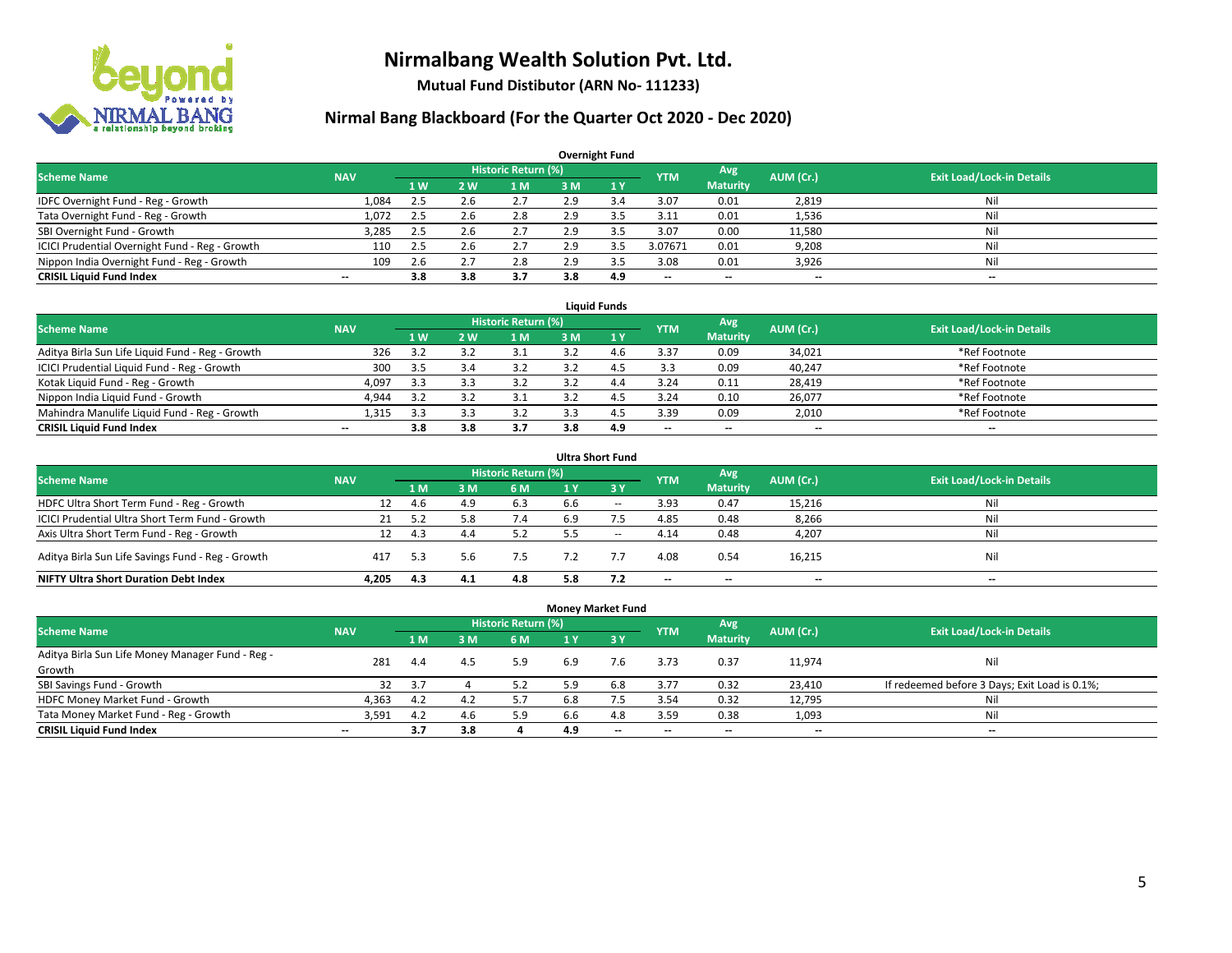

**Mutual Fund Distibutor (ARN No- 111233)**

| <b>Short Term Fund</b>                           |            |    |     |     |                     |      |     |            |                 |           |                                  |  |  |  |
|--------------------------------------------------|------------|----|-----|-----|---------------------|------|-----|------------|-----------------|-----------|----------------------------------|--|--|--|
| <b>Scheme Name</b>                               | <b>NAV</b> |    |     |     | Historic Return (%) |      |     | <b>YTM</b> | Avg             | AUM (Cr.) | <b>Exit Load/Lock-in Details</b> |  |  |  |
|                                                  |            |    | 1 M | 3 M | 6 M                 | 1 Y  |     |            | <b>Maturity</b> |           |                                  |  |  |  |
| HDFC Short Term Debt Fund - Growth               |            | 24 | 9.0 |     | 12.1                | 10.9 |     | 5.76       | 3.64            | 15.462    | Nil                              |  |  |  |
| Nippon India Short Term Fund - Growth            |            | 40 | 9.6 |     | 10.4                | 9.3  |     | 5.21       | 2.70            | 8,932     | Nil                              |  |  |  |
| <b>ICICI Prudential Short Term Fund - Growth</b> |            | 45 | 9.1 |     | 11.7                | 10.5 | 8.4 | 5.36       | 4.02            | 20,927    | Nil                              |  |  |  |

| <b>Low Duration Fund</b>                     |            |      |     |                     |     |  |            |                 |           |                                  |  |  |  |
|----------------------------------------------|------------|------|-----|---------------------|-----|--|------------|-----------------|-----------|----------------------------------|--|--|--|
| <b>Scheme Name</b>                           | <b>NAV</b> |      |     | Historic Return (%) |     |  | <b>YTM</b> | Avg             | AUM (Cr.) | <b>Exit Load/Lock-in Details</b> |  |  |  |
|                                              |            | 1 M  |     | 6 M                 |     |  |            | <b>Maturity</b> |           |                                  |  |  |  |
| <b>HDFC Low Duration Fund - Growth</b>       | 44         | 6.1  | 6.8 | 9.2                 |     |  | 4.91       | 1.75            | 20,984    | Nil                              |  |  |  |
| ICICI Prudential Savings Fund - Reg - Growth | 411        | -6.9 |     | 9.4                 | 8.3 |  | 4.59       | 2.24            | 23,677    | Nil                              |  |  |  |
| Kotak Low Duration Fund - Std - Growth       | 2,605      | 6.3  |     | 9.1                 |     |  | 4.72       | 0.98            | 9.427     | Nil                              |  |  |  |

| <b>Banking &amp; PSU Bond Funds</b>                 |            |    |     |     |                     |      |  |            |                 |           |                                  |  |  |
|-----------------------------------------------------|------------|----|-----|-----|---------------------|------|--|------------|-----------------|-----------|----------------------------------|--|--|
| <b>Scheme Name</b>                                  | <b>NAV</b> |    |     |     | Historic Return (%) |      |  | <b>YTM</b> | Avg             | AUM (Cr.) | <b>Exit Load/Lock-in Details</b> |  |  |
|                                                     |            |    | 1 M |     | 6 M                 |      |  |            | <b>Maturity</b> |           |                                  |  |  |
| HDFC Banking and PSU Debt Fund - Reg - Growth       |            | 18 | 9.0 |     | 11.4                | 10.3 |  | 5.76       | 4.00            | 10,156    | Nil                              |  |  |
| Kotak Banking and PSU Debt Fund - Reg - Growth      |            | 50 | 8.7 |     | 10.8                | 10.3 |  | - -        | 4.09            | 10.286    | Nil                              |  |  |
| Nippon India Banking & PSU Debt Fund - Reg - Growth |            | 16 |     | 8.6 | 10.2                | 10.6 |  | 5.02       | 3.98            | 7,396     | Nil                              |  |  |

| <b>Corporate Bond Funds</b>                         |            |      |     |                            |      |        |            |                 |           |                                  |  |  |  |
|-----------------------------------------------------|------------|------|-----|----------------------------|------|--------|------------|-----------------|-----------|----------------------------------|--|--|--|
| <b>Scheme Name</b>                                  | <b>NAV</b> |      |     | <b>Historic Return (%)</b> |      |        | <b>YTM</b> | Avg             | AUM (Cr.) | <b>Exit Load/Lock-in Details</b> |  |  |  |
|                                                     |            | 1 M  | 3 M | 6 M                        | 1 Y  | $Z_3V$ |            | <b>Maturity</b> |           |                                  |  |  |  |
| ICICI Prudential Corporate Bond Fund - Reg - Growth | 22         | 8.3  | 8.2 | 11.2                       | 10.5 | 8.7    | 4.91       | 4.10            | 18,906    | Nil                              |  |  |  |
| IDFC Corporate Bond Fund - Reg - Growth             | 15         | 10.3 | 9.2 | 12.5                       | 11.6 | 8.5    | 5.12       | 3.32            | 19,345    | Ni                               |  |  |  |
| HDFC Corporate Bond Fund - Growth                   | 25         | 8.8  | 9.5 | 11.9                       | 11.4 |        | 5.42       | 4.80            | 23,494    | Nil                              |  |  |  |
| Kotak Corporate Bond Fund - Std - Growth            | 2,880      | 8.2  | 8.4 | 10.9                       | 0 5  | 8.8    | 5.08       | 2.56            | 7,286     | Nil                              |  |  |  |

|                                            |            |    |      |      |                            |      | <b>Credit Risk Fund</b> |            |                        |           |                                                                       |
|--------------------------------------------|------------|----|------|------|----------------------------|------|-------------------------|------------|------------------------|-----------|-----------------------------------------------------------------------|
| <b>Scheme Name</b>                         | <b>NAV</b> |    |      |      | <b>Historic Return (%)</b> |      |                         | <b>YTM</b> | Avg<br><b>Maturity</b> | AUM (Cr.) | <b>Exit Load/Lock-in Details</b>                                      |
|                                            |            |    | 1 M  | 3 M  | 6 M                        | 1 Y  | <b>3Y</b>               |            |                        |           |                                                                       |
| ICICI Prudential Credit Risk Fund - Growth |            | 23 | 11.8 |      | 12.6                       | 10.1 | 8.4                     | 8.51       | 3.02                   | 6,513     | If redeemed before 1 Year; Exit Load is 1%;                           |
| HDFC Credit Risk Debt Fund - Reg - Growth  |            | 18 | 18.2 | 14.3 | 16.3                       | 10.4 | 7.8                     | 8.91       | 2.86                   | 6,336     | If redeemed before 12 Month; Exit Load is 1%; If redeemed bet. 12     |
|                                            |            |    |      |      |                            |      |                         |            |                        |           | Month to 18 Month; Exit Load is 0.5%;                                 |
| SBI Credit Risk Fund - Growth              |            |    |      |      |                            |      |                         |            |                        |           | If redeemed before 12 Month; Exit Load is 3%; If redeemed bet. 12     |
|                                            |            | 34 | 12.2 | 12.2 | 13.1                       |      |                         | 7.55       | 3.15                   |           | 3,714 Month to 24 Month; Exit Load is 1.5%; If redeemed bet. 24 Month |
|                                            |            |    |      |      |                            |      |                         |            |                        |           | to 36 Month; Exit Load is 0.75%;                                      |